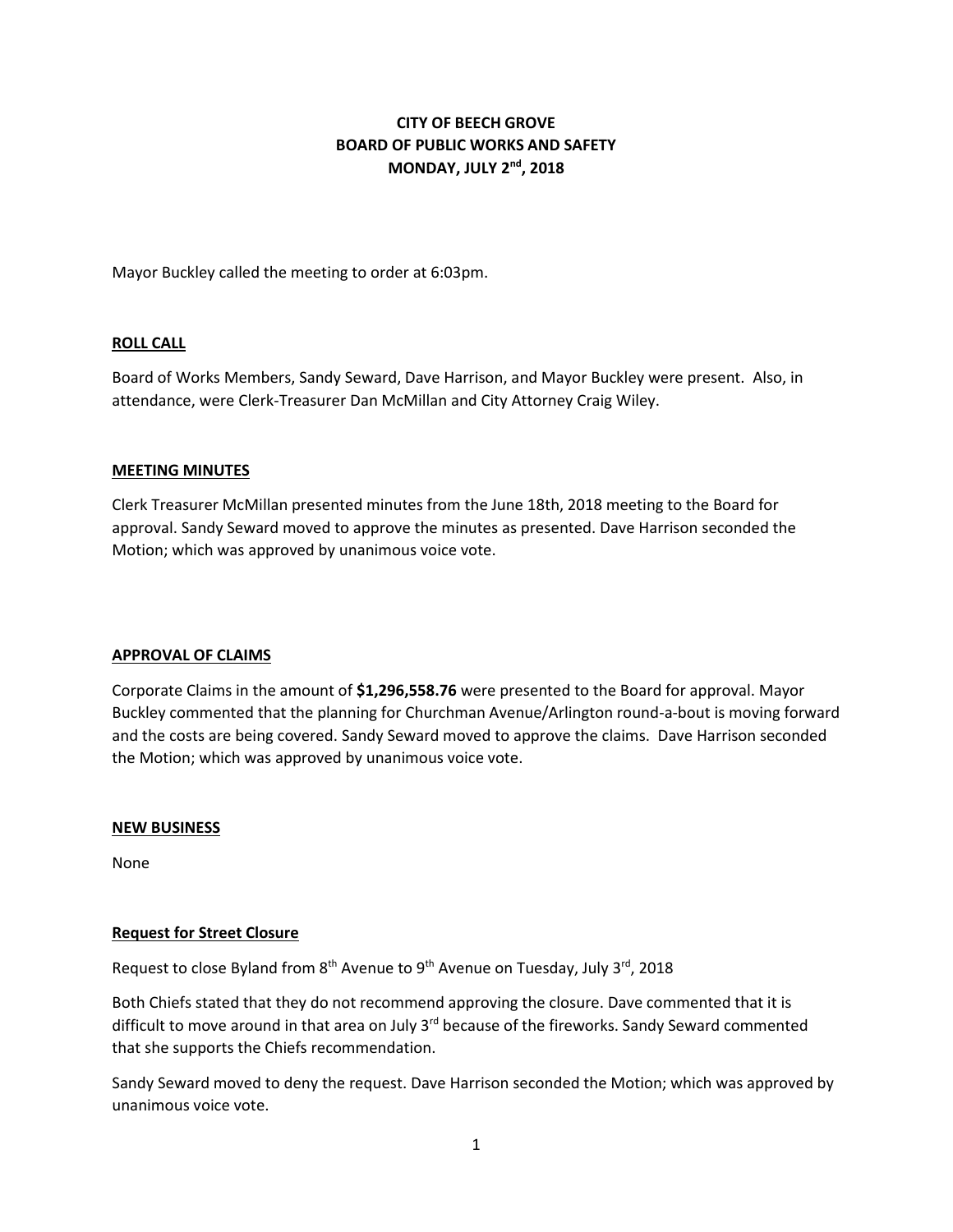# **Resignation -DPW**

DPW Director, Brad Meriwether, read the resignation letter from Joe Ramey into the record.

Sandy Seward moved to approve the resignation. Dave Harrison seconded the Motion; which was approved by unanimous voice vote.

#### **Request to Hire- DPW**

Sandy Seward moved to approve hiring to fill the vacancy created by the resignation of Joe Ramey. Dave Harrison seconded the Motion; which was approved by unanimous voice vote.

#### **Request to Surplus 1996 Trailer – Fire Department**

Fire Chief, Rob Cheshire, read a letter requesting to surplus a 1996 trailer. The vin number was provided to the Board.

Sandy Seward moved to approve the surplus. Dave Harrison seconded the Motion; which was approved by unanimous voice vote.

# **Permission to Start the Process to Create a Hiring List for a Civilian Medic- Fire Department**

Fire Chief, Rob Cheshire, read a letter requesting permission to start the process of a creating an eligible hiring list to be used in the future for possible hiring.

No one can be hired if the money is not in the budget.

Sandy Seward moved to approve the request to create a list. Dave Harrison seconded the Motion; which was approved by unanimous voice vote.

# **Request to Hire PAO-Police Department**

Police Chief, Mark Swartz, read a letter requesting to hire a part-time PAO effective July 3, 2018 with her pay starting at \$13.00 per hour. Money is budgeted for this position.

Sandy Seward moved to approve the request to hire. Dave Harrison seconded the Motion; which was approved by unanimous voice vote.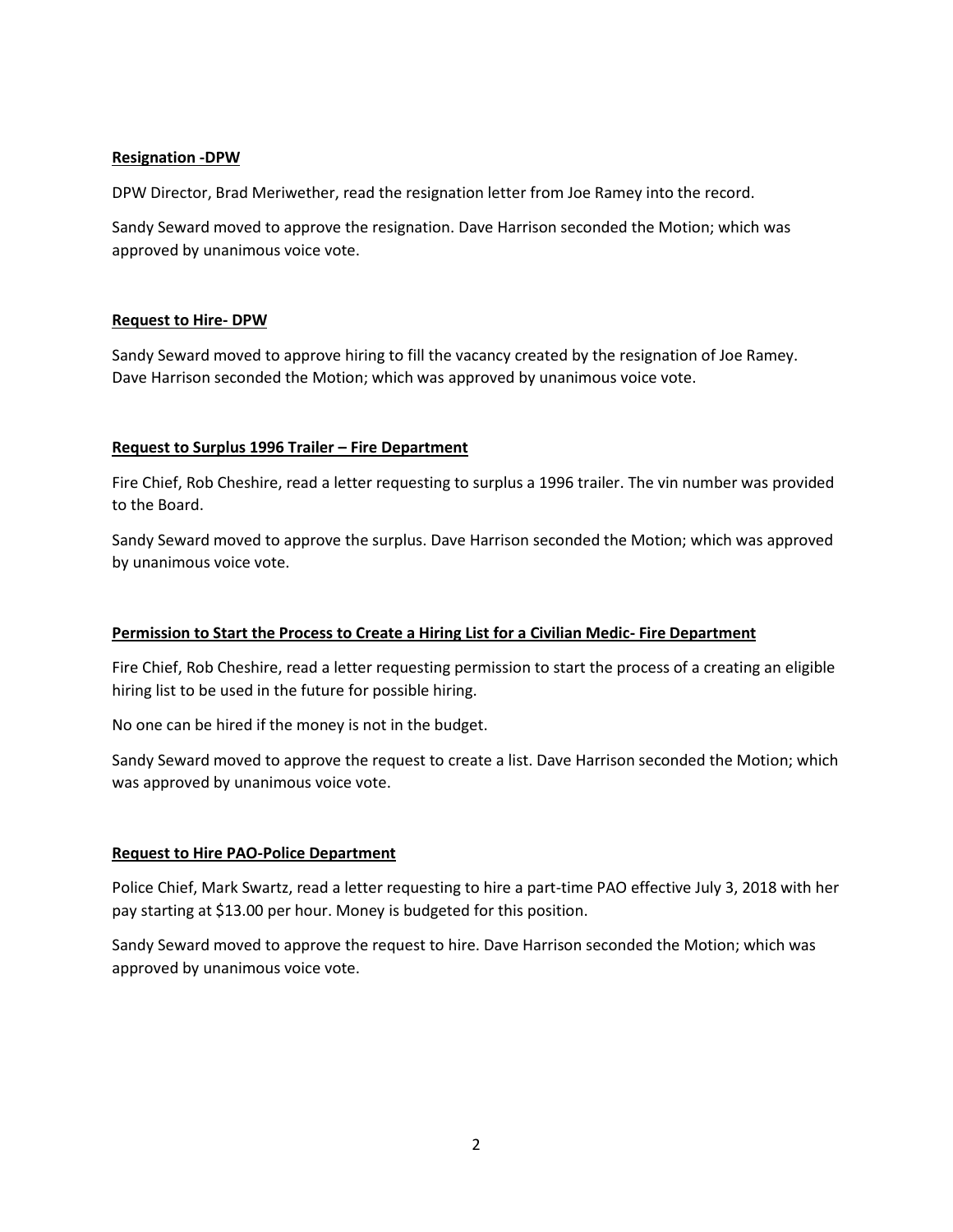# **Disclosures**

# **21st and Southern Project**

Pipes had collapsed, and the project did exceed the minimum of \$10,000.00 for bids

2 bids were received:

English Excavating- \$12,100.00

Globe Asphalt - \$14,700.00

The project has been completed by English Excavating.

#### **514 Memorial Drive**

The city did not contract or pay for any of the work to be done at this residence.

# **108 North 6 th Avenue**

The city did not contract or pay for the drain repair, steps or sidewalk leading up to the front porch. Mayor Buckley also disclosed that this is his neighbors home.

#### **112 North 6th Avenue- Mayor Buckley's Home**

The city did not contract or pay for any of the work listed below.

A 1 x 2-foot cement base for a downspout drain in the front yard, a 2 x 3 lead walk from the city sidewalk to the steps leading up to the front porch, and an additional lead walk in the easement from the city sidewalk to the curb at the property line with 108 North 6<sup>th</sup>.

Mayor Buckley paid for all the work listed above and provided a copy of his invoice to the Board of Works.

#### **Master Vendor's License**

Mike O'Mara -Hot Dog Cart- approved, provided it is stationary. Marion County Board of Health, Indianapolis Paperwork, and Insurance will be provided.

Sandy Seward moved to approve the license. Dave Harrison seconded the Motion; which was approved by unanimous voice vote.

# **2018 Paving Project Final Numbers**

The project is completed, maybe \$5,000.00 more in invoices to come in. The agreement was to not exceed \$590,000.00. The project is about \$30, 000.00 under budget and that money will be used elsewhere.